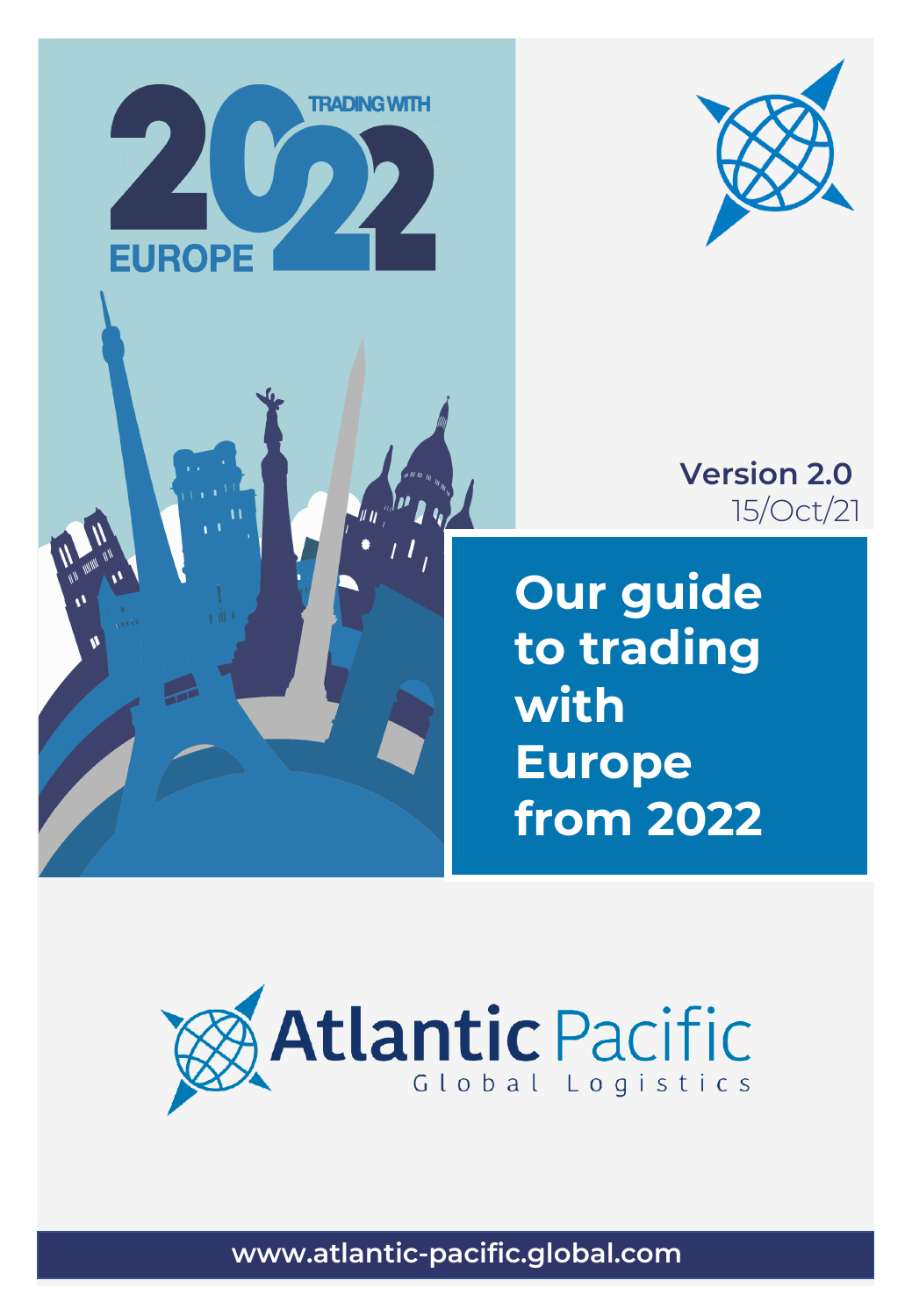

## **Changes Ahead For 2022**

### **What changes from 2021 to 2022?**

Goods from the EU will be subject to the same requirements as the rest of the world. Therefore, import customs declarations will need to be completed prior to goods leaving the EU, with checks made on arrival.

This is very different to the current system. Many businesses are currently opting to defer import declarations until after arrival using the CFSP process or completing entries in a less critical timeframe.

### **What happens if no declaration completed?**

The importer will need to provide the carrier with the customs entry number before the shipment leaves the EU. If not provided, the shipment will not be able to proceed.

### **Will we see more disruption?**

Early 2021 incurred delays due to confusion with the new declaration system. However, there was the option to defer, and checks were infrequent to help shipments move. 2022 sees a new low-tolerance approach and delays are inevitable if carriers do not have the correct information.

### **What do you need to do?**

Be Prepared - Discuss your requirements with Atlantic Pacific now or ASAP. Customs services will be in higher demand as deferred entries come to and end. Don't get caught cold with no availability.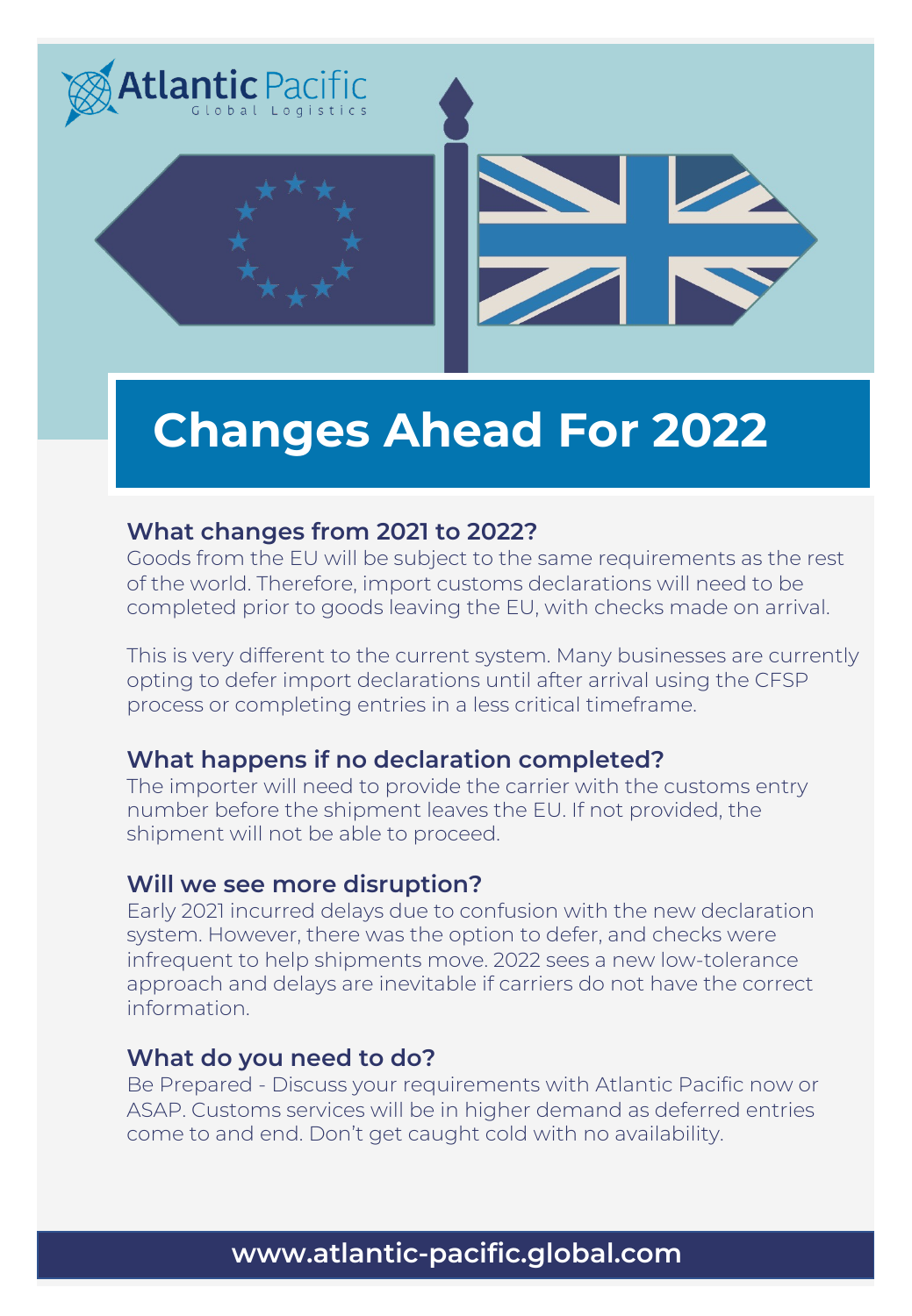

## **Customs Declarations 2022**

Unless you are investing in the staff, expertise, training, software and customs licenses, you will continue to need an experienced customs intermediary - such as **Atlantic Pacific**.

### **Imports**

Declarations from the EU from 01/01/22 can no longer be deferred, all entries will be required by the haulier in order to make a GVMS booking to allow them to leave the EU for the UK.

Due to the short sea crossing and timeframes, you will need to ensure you can obtain the information from the shipper to complete the Import customs entry before sailing from the Continent, This is not how import entries have been required in 2021 Considerations of other simplified procedures may be required.

### **Exports**

Normally the GB EXS (exit safety & security) is attached to the export declaration, but there are times when an export dec is NOT required but an EXS still is - Empty pallets and reusable packaging for example

EXS/ENS Currently reusable packaging does not require a GB EXS, but this easement expires at the end of this month. Empty shipping containers may also require an EXS depending on the presence of a transport contract.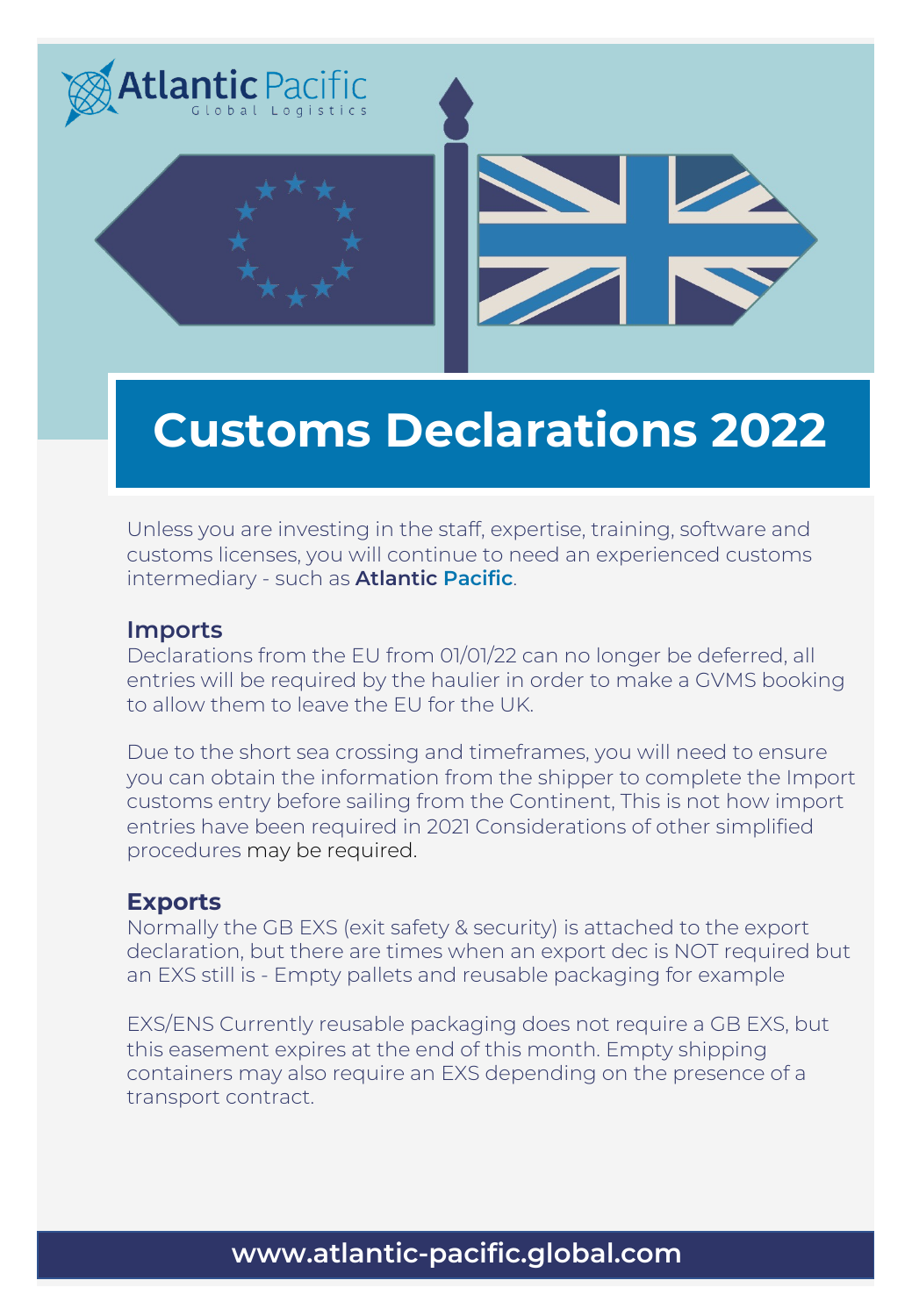

## **Livestock & Food**

### **IPAFFS**

Goods of animal original will be required to be pre-lodged via IPAFFS, as the UK no longer uses the EU system of TRACES.

The original Health Cert will not be required to be lodged until July 2022, but the notification on IPAFFS required 24 hours prior to arrival.

• Phytosanitary Certificates and physical checks on SPS goods at Border Control Posts, will be introduced on 1 July 2022.

Find out more about [moving live animals or animal products as part of](https://www.gov.uk/government/collections/guidance-on-importing-and-exporting-live-animals-or-animal-products)  EU trade.

**Atlantic Pacific** has a dedicated foodstuffs division, which provides complete end-to-end supply chain solutions to businesses importing, exporting, warehousing and distributing foodstuffs through the EU and worldwide.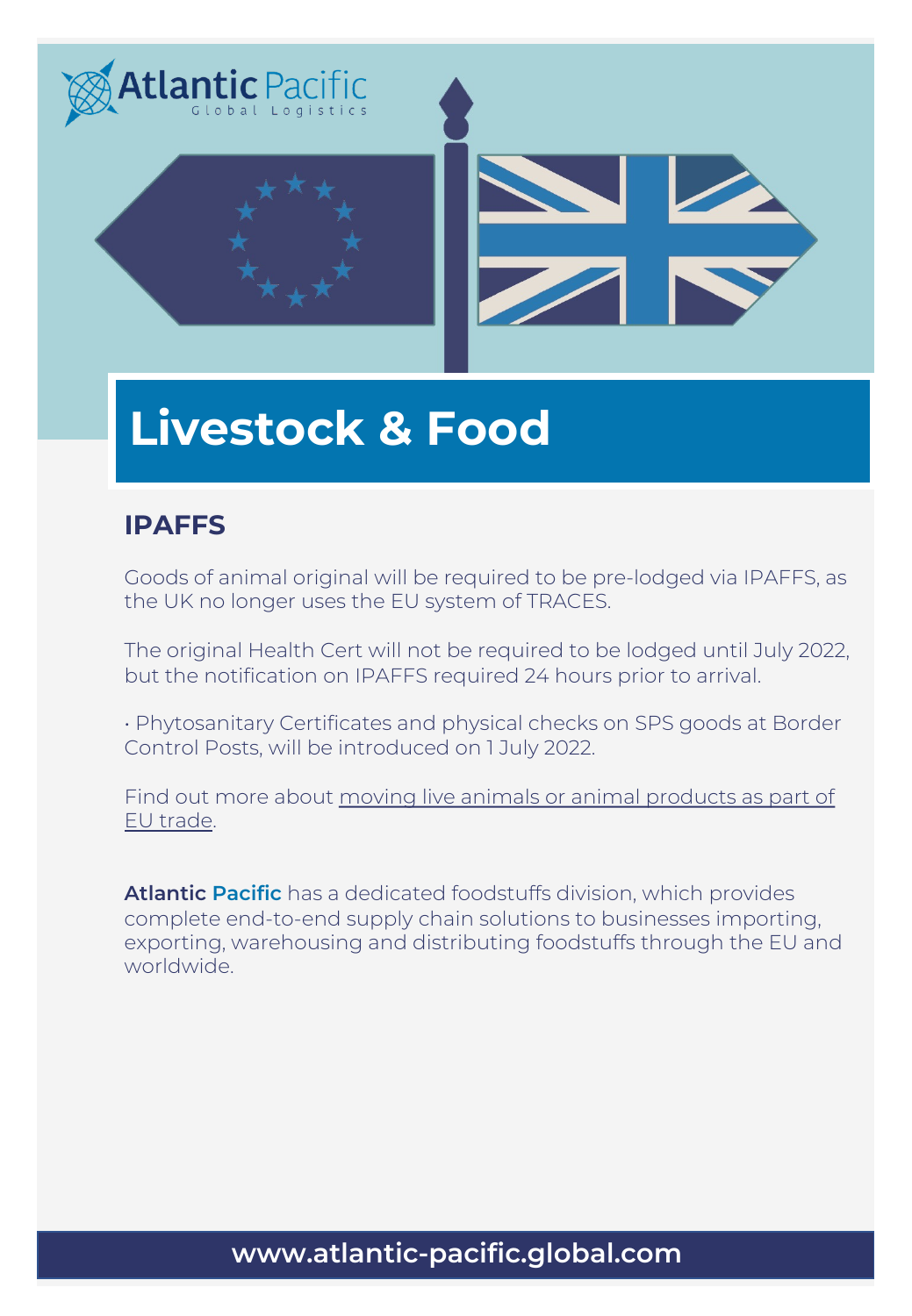

## **Import VAT & Duty payments**

The deal negotiated late in December 2020 means that import duty is not applicable when trading with Europe. Import VAT is applicable.

However, VAT does not have to be paid at the time of importing if you make use of the new Post VAT Accounting (PVA) method. PVA allows you to account for your import VAT through your VAT returns.

You do not need to register for PVA, but YOU MUST authorise **Atlantic Pacific** to enable PVA if you require this method.

If you do not authorise us, then you will have to pay import VAT at the time of import via a deferment facility. We can arrange to use our deferment facility if needed.

#### **To authorise us to enable PVA:**

We would need a Director/Officer of your Company to email the below (with PVA as the subject line):

To: pva@atlantic-pacific.com

We hereby authorise Atlantic Pacific Global Logistics Ltd to utilise Postponed VAT Accounting on our behalf. Our VAT number is:

For mor[e infor](https://www.gov.uk/guidance/check-when-you-can-account-for-import-vat-on-your-vat-return)mation on PVA you can visit the government website HERE.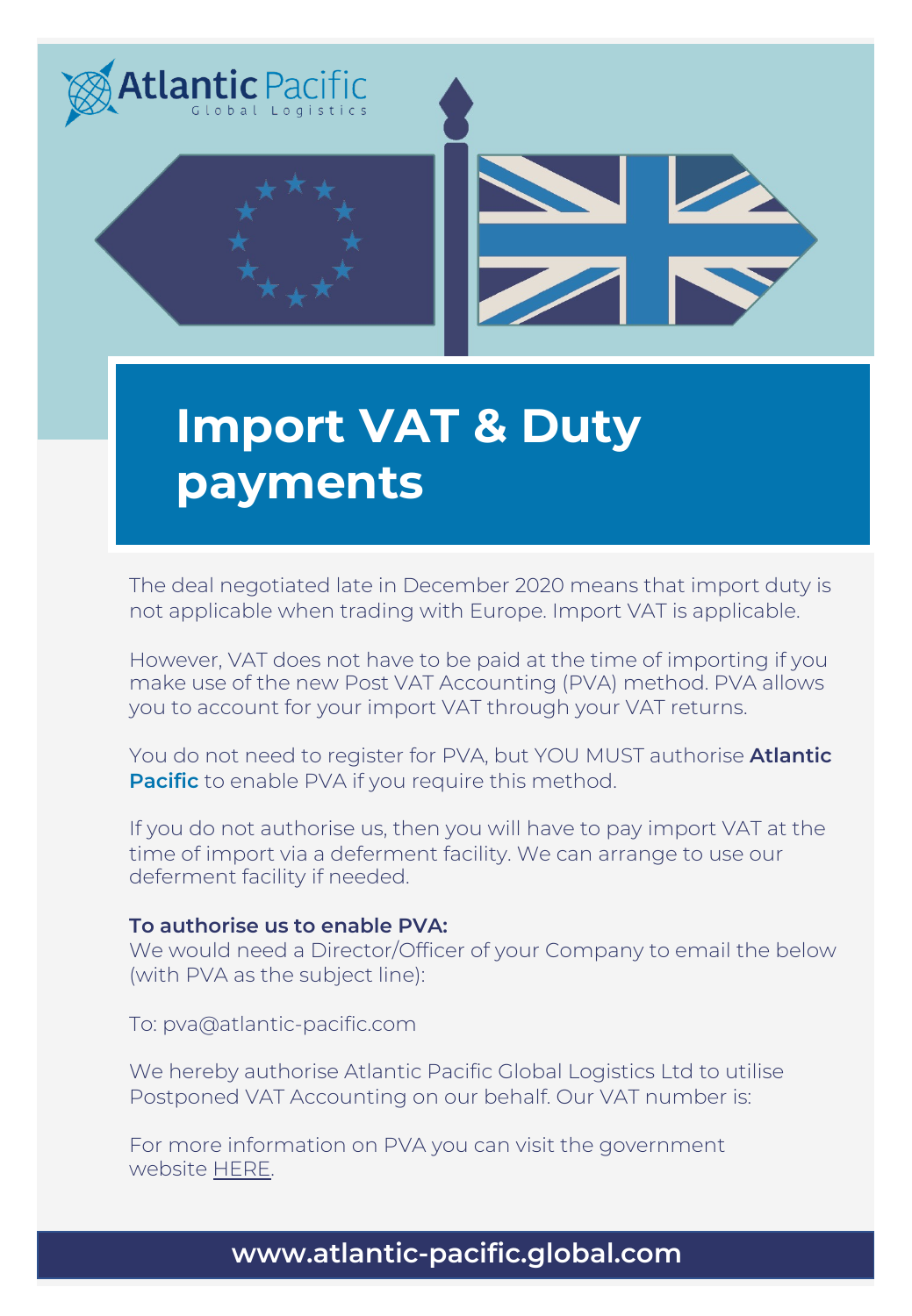

# **Why are shipping terms more important now?**

Incoterms define who is responsible for Customs declarations now.

Using EXW or DDP terms technically means that you, or your supplier/customer, will be responsible for *both customs declarations*.

### **Exports – Usually sold using EXW or DDP terms**

EXW – You sell the goods, buyer pays transport/customs. DDP – You sell the goods and pay transport/customs

If you are selling on DDP Terms, the buyer is not actually the EU importer, you are! As well as the export customs entry, you would also be responsible for the import customs entry. To do this, you need an EORI and VAT number in the *buyers* country. It might be better to switch to DAP terms (Delivered At Place), to avoid being responsible for European costs.

### **Imports - Usually bought using EXW or DDP terms**

EXW - You buy the goods and pay for transport/customs. DDP – You buy the goods, seller pays transport/customs.

If you are buying on EXW Terms, the seller is not responsible for the export customs entry. It might be better to switch to **FCA** terms (Free Carrier), to avoid being responsible for European costs.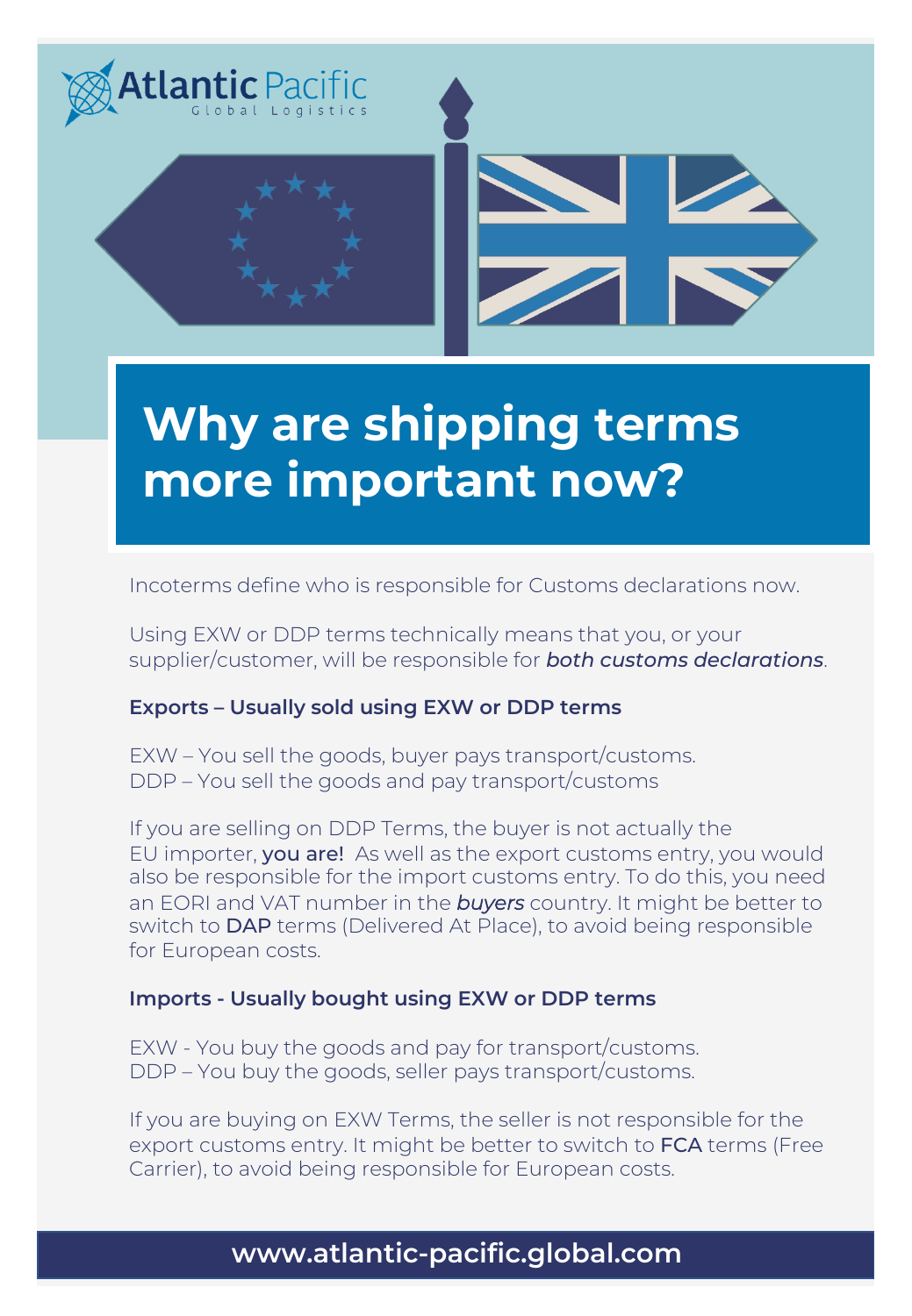

# **The physical movement of your products**

There are no real changes in the physical movement of goods by road freight now we have left the EU.

However, the need for customs declaration has led to truckers without customs capabilities being unable to fulfil the needs of door to door movements. Therefore, forwarding agents, with customs approvals and badges, have become more essential – such as **Atlantic Pacific.** 

### **Our road freight services include:**



Groupage **Services** 



**Express Services** 



**Dedicated** Vehicles



### **Daily groupage services:**

Ireland, France, Belgium, Netherlands, Luxembourg

**Twice weekly groupage services:** Germany, Italy, Switzerland, Austria, Denmark, Portugal, Spain, Sweden

### **Weekly groupage services:**

Norway, Finland and Eastern Europe..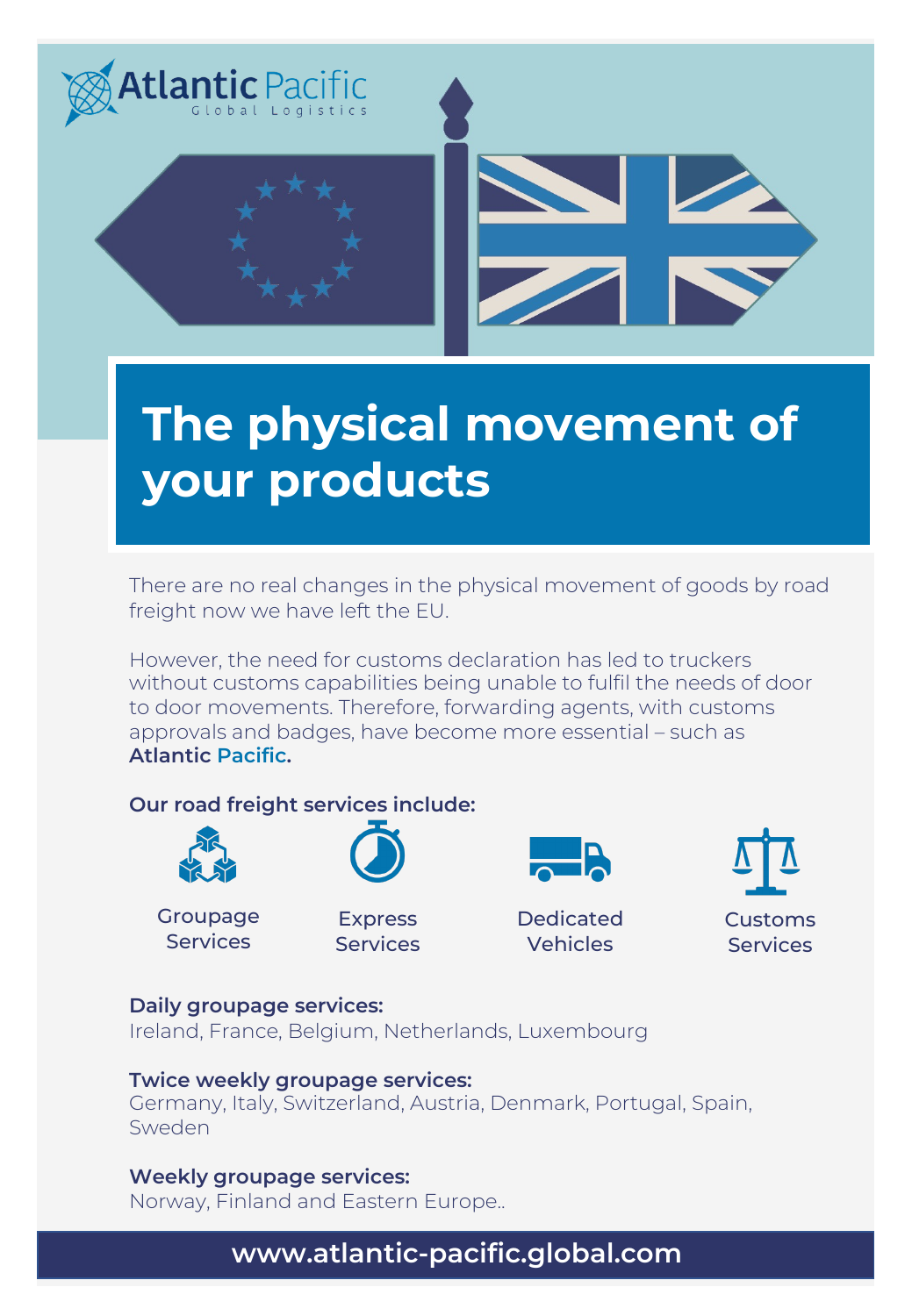

# **Short sea and intermodal as an alternative to road freight**

Short Sea movements are similar to ocean freight, using containers and containerships to move cargo to and from Europe. Prior to Brexit, short sea tended to be more traditionally used for bulk products.

However, with the potential for congestion on roads and at ro-ro ports, short sea is now considered a viable option for full load traffic.

Many of the short sea ports around Europe have great rail connections, which transforms short sea into an *intermodal* service, covering inland points throughout the continent.

**Atlantic Pacific's** short sea services include, but are not limited to, the below ports:

#### Northern Europe

Antwerp, Belgium Amsterdam, Holland Bremerhaven, Germany Copenhagen, Denmark Dublin, Ireland Ghent, Belgium Gothenburg, Sweden Hamburg, Germany Le Havre, France Rotterdam, Holland Zeebrugge, Belgium

#### Atlantic & Med

Barcelona, Spain Bilbao, Spain Durres, Albania Koper, Slovenia Lexois, Portugal Limassol, Cyprus Piraeus, Greece Santander, Spain Thessaloniki, Greece Valencia, Spain Vigo, Portugal

#### Baltic & Black Sea

Constanta, Romania Gdynia, Poland Gdansk, Poland Helsinki, Finland Odessa, Ukraine Poti, Georgia Riga, Latvia Stockholm, Sweden St Petersburg, Russia Tallinn, Estonia Varna, Bulgaria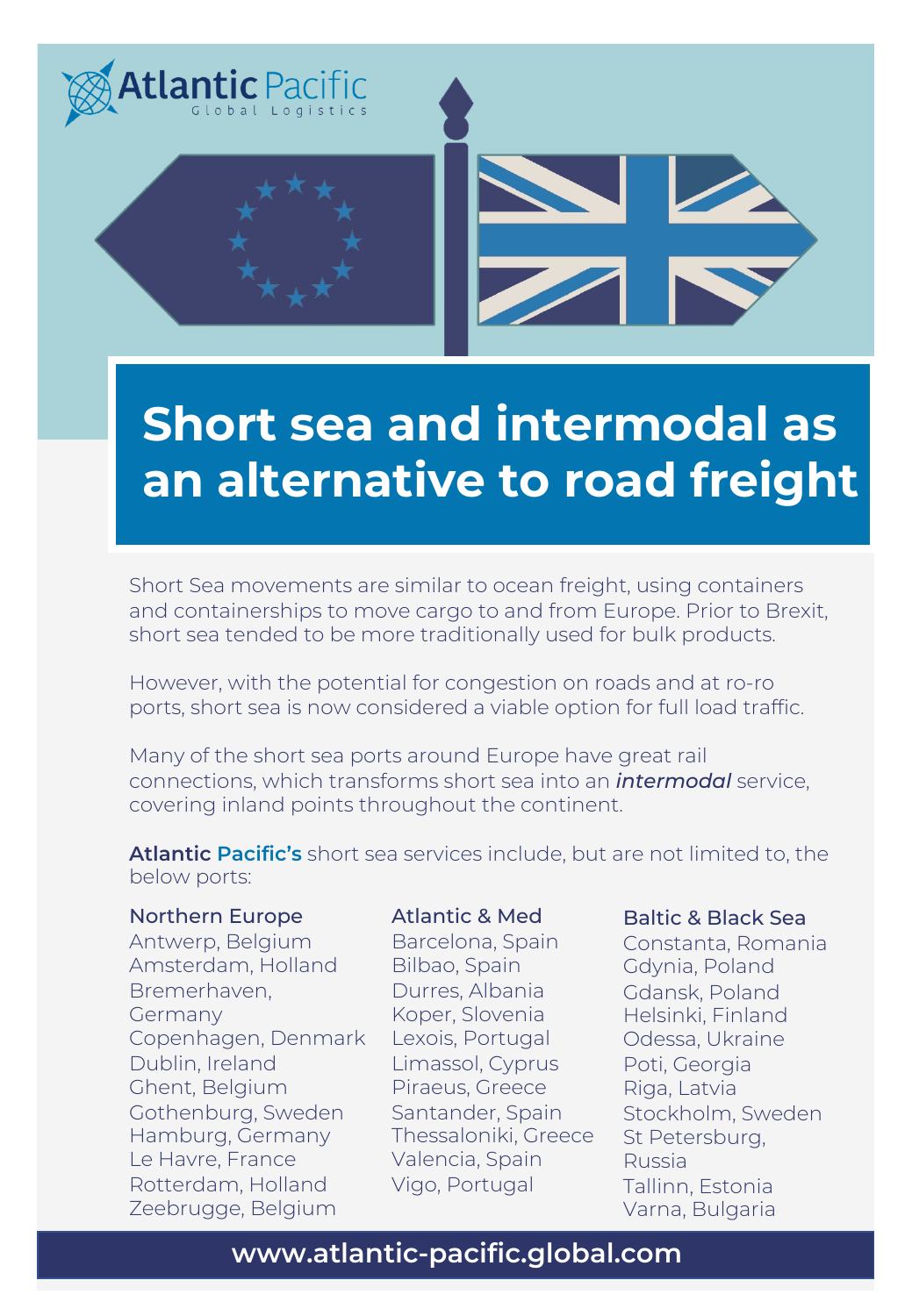



# **Your European import & export checklist**

## **Have you….**